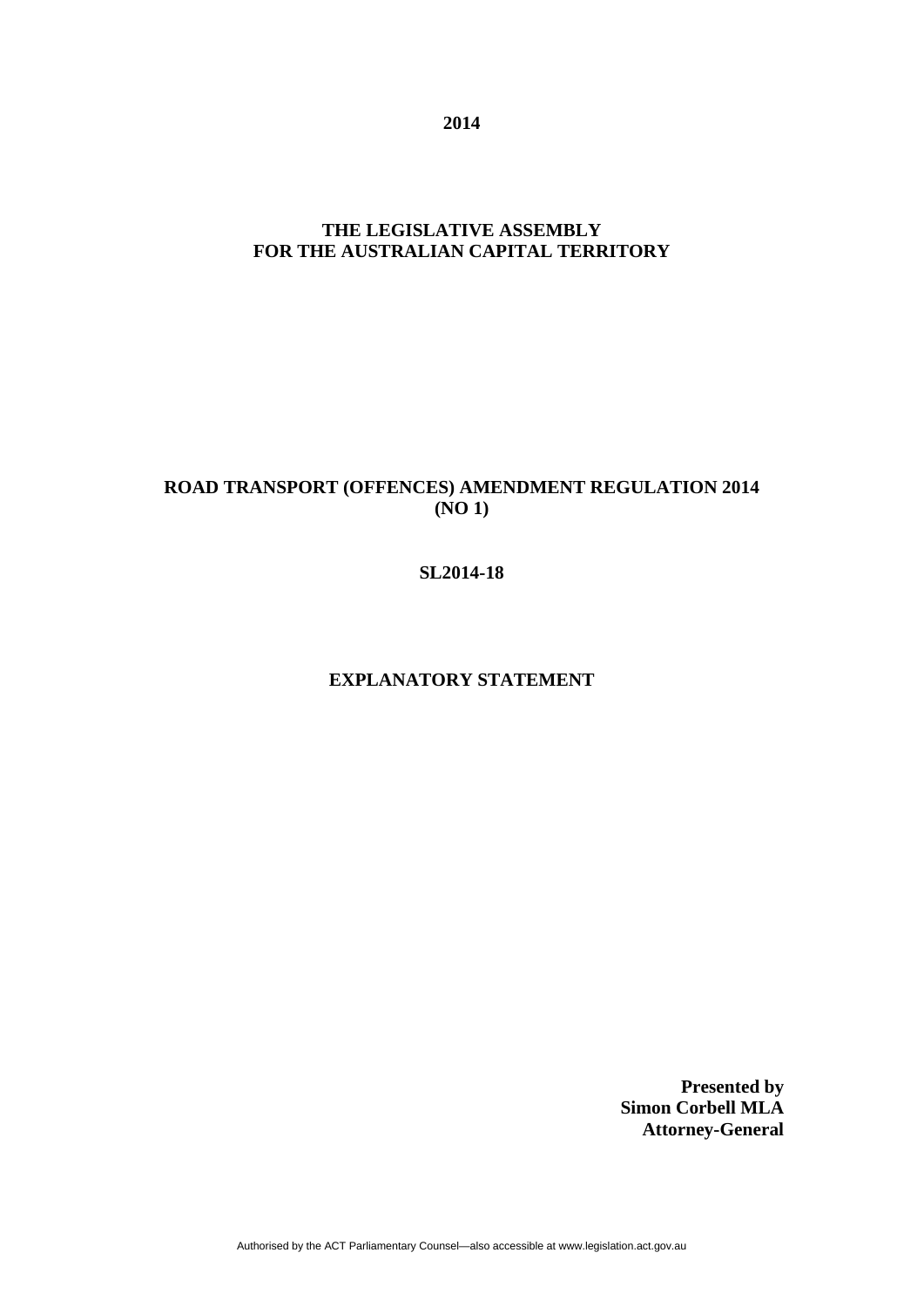# **ROAD TRANSPORT (OFFENCES) AMENDMENT REGULATION 2014 (NO 1)**

#### **Outline**

This regulation is made under the *Road Transport (General) Act 1999,* section 23 (Regulations about infringement notice offences).

The purpose of this regulation is to increase the infringement notice penalties.

Infringement notice penalties are being increased by 6% (in accordance with the 2014/15 Budget decision that the Government will set the Traffic and Parking fines indexation to 6% in 2014-15 and over each year of the forward estimates), plus 57 cents. The one-off increase of 57 cents is being added to transport related fees and charges, including infringement notice penalties, to provide ongoing funding for the alcohol interlock program.

Heavy Vehicle Penalties are determined nationally and these penalties have been adjusted in accordance with advice from the National Transport Commission. Two heavy vehicle penalties specific to ACT Road Transport law have been increased by 6% plus 57 cents. The penalties refer to not giving a licence when required and not giving the particulars of driver when required. The penalties are at Item 90 and 91 of Part 1.2A Heavy Vehicle National Law (ACT).

All infringement penalty amounts are rounded down to the nearest dollar.

The *Road Transport (Offences) Regulation 2005,* schedule 1, lists the offences contained in each Act and regulation that form part of the road transport legislation. If an offence may be dealt with by infringement notice, the schedule prescribes the infringement notice penalty amount that is payable.

Government policy is that, in general, the infringement notice penalty for an offence should not exceed 20% of the maximum fine that may be imposed by a court for that offence (the 20% level). The 20% level was based on a penalty unit of \$150 for an offence committed by an individual, as proposed by the Legislation (Penalty Units) Amendment Bill 2014, which was presented to the Legislative Assembly on 5 June 2014.

The 20% limit was fixed at a level that makes it an attractive alternative to disputing the matter in court, while still providing an effective deterrent against re-offending.

Accordingly, where the existing infringement notice penalty for an offence is already at or above the 20% limit, there is no increase in the prescribed penalty by this regulation.

Where the existing infringement notice penalty amount is near the 20% limit and would exceed that limit if the amount were increased by the full 6% plus 57 cents, the